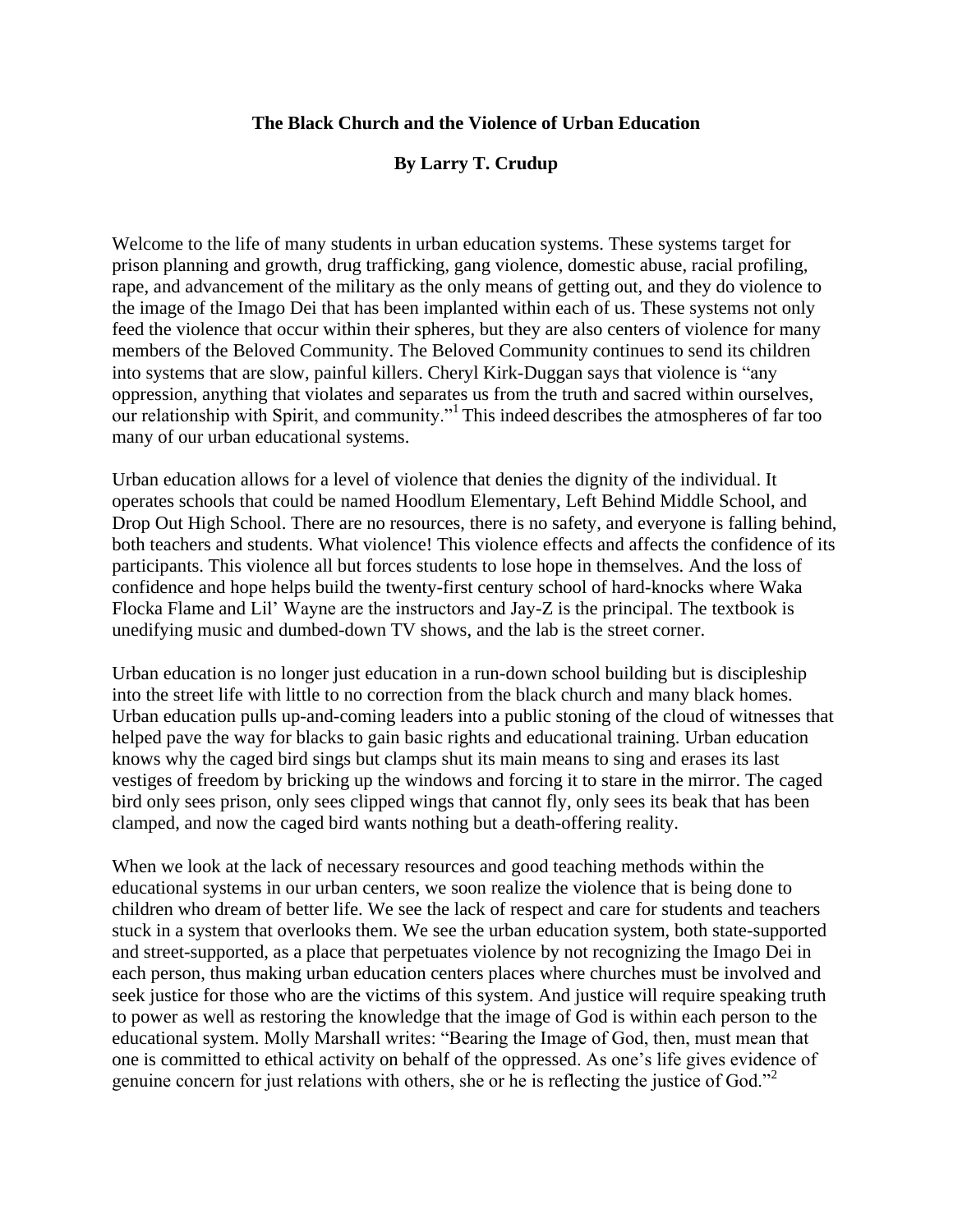The Black Church must be an active voice in recognizing what the policymakers don't always recognize: that every human being was created in the Image of God. It is a basic principle of the concept of biblical righteousness that people, whether rich or poor, educated or uneducated, first or last in society, must be valued enough in society to have their basic needs met and a chance at an abundant life. In Colossians 3:12, we see the righteousness of God as that which removes class, ethnicity, economic status, etc., and replaces these categories with those that matter most: compassion, kindness, humility, gentleness, and patience. In other words, a clear understanding of the Image of God (how God operates, what God sees as important) informs us that a level socio-economic playing field for all is required for all to achieve their best life. This can only be done by treating people compassionately, with kindness, gentleness, and patience. This is surely needed in our urban education centers.

The Apostle James speaks of the tongue as a device that blesses God and curses humankind, which is made in the image of God. He later says that this should not be. James recognized that if we were to be fully human, we would have to treat all others justly. No one should live a cursed life, especially not aided by the Church.

However, as we look at the landscape of the systems that are operative in America, we see too many church folk blessing God and cursing those made in the Image of God. This is done through our allowance of the Prison Industrial Complex that is bursting at the seams with people of color. It's done through wars for oil and other resources. It's done through mean-spirited immigration measures and through allowing the public educational system in our urban centers to rot. This further curses communities that already struggle with multigenerational poverty and multigenerational welfare. Now they have urban public education as another multigenerational guaranteed-dream-killing apparatus with which to contend.

But if the Black Church could just remember that it used to be the multigenerational encourager, the multigenerational advocate, the multigenerational peacemaker, and the multigenerational truth speaker, there would be newfound vigor to save our urban schools! Then people would not only rally around churches that care for them, but they would also care for the churches that rally around them. So whether you are a large church or a small church, your role is to reconcile the community to the Imago Dei that is present there.

The question is how? While I could discuss the implications of charter schools in urban America, the need for school systems to have apprenticeship models for training new leaders, or tutoring programs operated by churches, I will focus instead on suggesting that as Black Christians it is keenly important that we reconcile our communities back to Christ by recognizing the Image of God that is within our children. One of the ways we can do this is by beginning to place greater emphasis on Black history and culture in our churches because people who do not know their history are directionless. Then, from arts to the sciences, we need to teach that there is more to our history than sports players who made it out of the ghetto. We need to teach that we have helped change the landscape of America even if it means attending school board meetings when new textbooks are to be selected.

Also, a big part of the problem with the urban education system is that we act as if the struggles that our youth and teachers are facing are uniquely theirs and our only concern (if we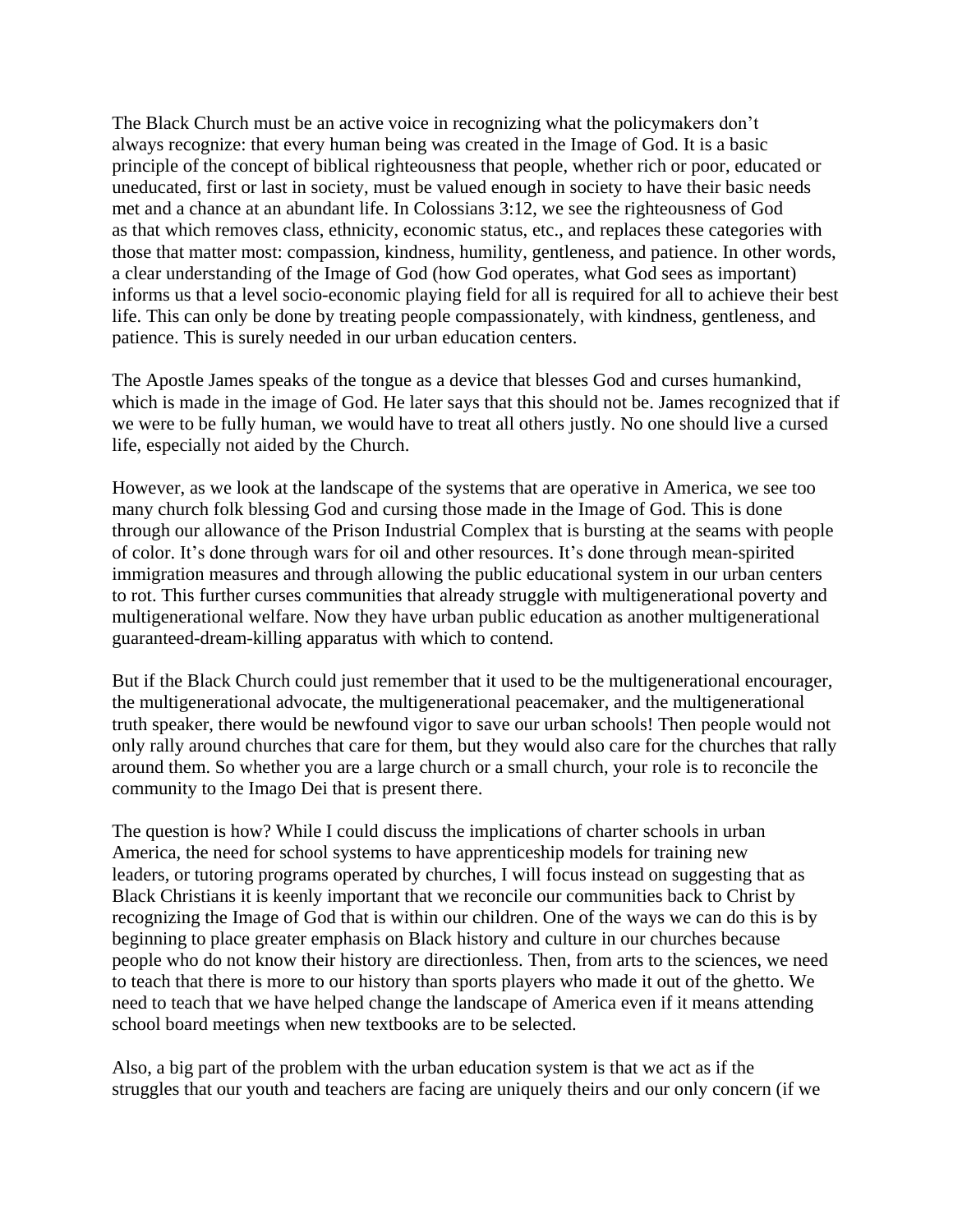show this much) is making sure our biological children and grandchildren at least survive the system. But our history is replete with those who understood that they were part of a village and responsible for every child with whom they came in contact.

Churches should hold teacher appreciation days for all the teachers in their community. Students are not the only ones burdened with the struggles of the urban educational system. Today's teachers are called upon to do much more than teach intellectual content. They have to teach life skills, maintain discipline, counsel abused and bullied children, and encourage children who feel hopeless. But if good teachers feel uncared for, how do we expect them to care for the children of the community?

We also need to create support groups to help teachers and parents. If you are an inner-city church you know that many of the students in the neighborhood do not have the support they need at home to do well in school. This may be due to ill-equipped parents, unknowledgeable parents, or even parents who had bad experiences in the public school system when they were students. You can be a voice for them and their children. Consider setting up a ministry that will be active in the PTA of your neighborhood school and will assist parents in learning how to support their children toward educational success. You may even have members who can participate on the local school board and speak on behalf of your community.

While I know the need for a political activism relative to urban public education, I am equally aware of the overwhelming need for Black churches to do whatever they can do to aid schools in our communities. While we need to participate in the political sphere, we also need to be active in the religious sphere. Since I know there are many churches that will never be particularly politically active, there is no excuse for any church failing to participate in the education of our children as religious advocates, especially since there are so many things that every church can do. Each act, big or small, counts.

Also, although political activism is needed, the problems of urban education are too serious and numerous for us to sit and wait for the right legislative policies to occur before we help our children. We must begin to ask and answer, How can we bring the students and teachers who are struggling with the systemic violence of urban education justice at the grassroots level/local church level? How can we once again instill in our students and teachers stuck in the urban education system that they are valued and important?

The Triune God thought it good to get his hands dirty while shaping and forming us. We must get our hands dirty to help save our urban schools. A church that speaks about redemption and reconciliation but never seeks to bring about redemption and reconciliation by addressing the major problems of its day is not a church at all, but rather another source that is adding to the violence.

## **Notes**

1. Kirk-Duggan, Cheryl. Misbegotten Anguish: A Theology and Ethics of Violence. St. Louis: Chalice Press, 2001. p. 21.